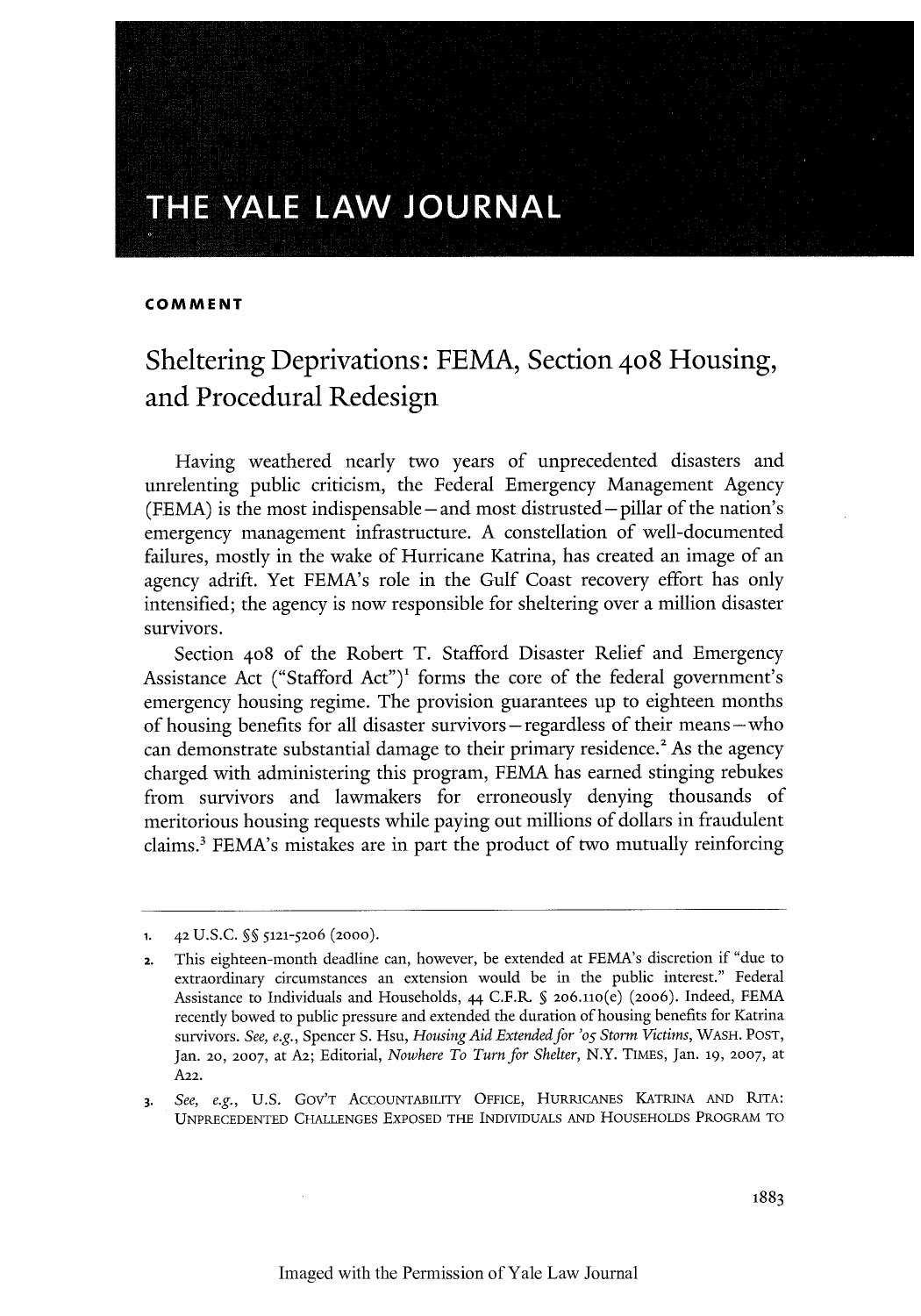factors. First, the agency's organizational structure relies heavily on a combination of contract and temporary employees to conduct housing inspections that determine benefit eligibility.<sup>4</sup> Second, with survivors scattered across the country and unable to attend FEMA inspections, many claimants have been forced to rely on FEMA's sometimes cursory, and potentially erroneous, ex parte conclusions.

FEMA has also proven incapable of communicating the reasons underlying its eligibility determinations. Unable to decipher the grounds for benefit denials, some hurricane survivors with valid claims have failed to take advantage of FEMA's appeals process.' And although a dedicated cadre of volunteer lawyers has helped survivors navigate the section 408 process, its ranks are limited and its time spread thinly among the myriad legal issues associated with Hurricane Katrina.<sup>6</sup>

FEMA's recent troubles foreshadow what will likely occur when future catastrophes, natural or man-made, stretch the agency's capacity and thrust countless citizens into the unfamiliar role of government dependents. In response, administrative law scholars should consider ways to insulate this unique class of beneficiaries from the consequences of agency failure.

After describing the section 4o8 program in Part I, this Comment offers two positive procedural reforms to reduce the incidence of erroneous emergency housing deprivations. The first proposal, outlined in Part II, calls on FEMA to grant an in-person hearing to any section 408 claimant who wishes to challenge the agency's eligibility determination. The second proposal, presented in Part III, seeks to make this adjudicatory process more effective and to further reduce agency error by awarding attorney's fees for successful section 408 appeals. I conclude by asking Congress-which is led by

**FRAUD AND ABUSE;** ACTIONS **NEEDED** To **REDUCE SUCH** PROBLEMS **IN** FUTURE 4 (2oo6), *available at* http://www.gao.gov/new.items/do6lo 13.pdf.

*<sup>4.</sup> See id.* at *9.* These workers are often poorly trained to conduct inspections. *See id.* at 4.

*s. See* Minority Staff of the House Fin. Servs. Comm., Meeting Housing Needs Arising out of Hurricane Katrina: A Status Report One Year Later (Aug. **24,** 20o6), http://financialservices. house.gov/KatrinaHousingReport.html ("[A] significant number of families in financial need simply dropped out of the program, due to factors such as FEMA's administrative incompetence, the difficulty in dealing with FEMA, and/or the failure to have any confidence that they are still eligible for assistance.").

**<sup>6.</sup>** *See* Jonathan P. Hooks & Trisha B. Miller, *The Continuing Storm: How Disaster Recovery Excludes Those Most in Need,* 43 CAL. W. L. REV. **21,** 36-37 (2006).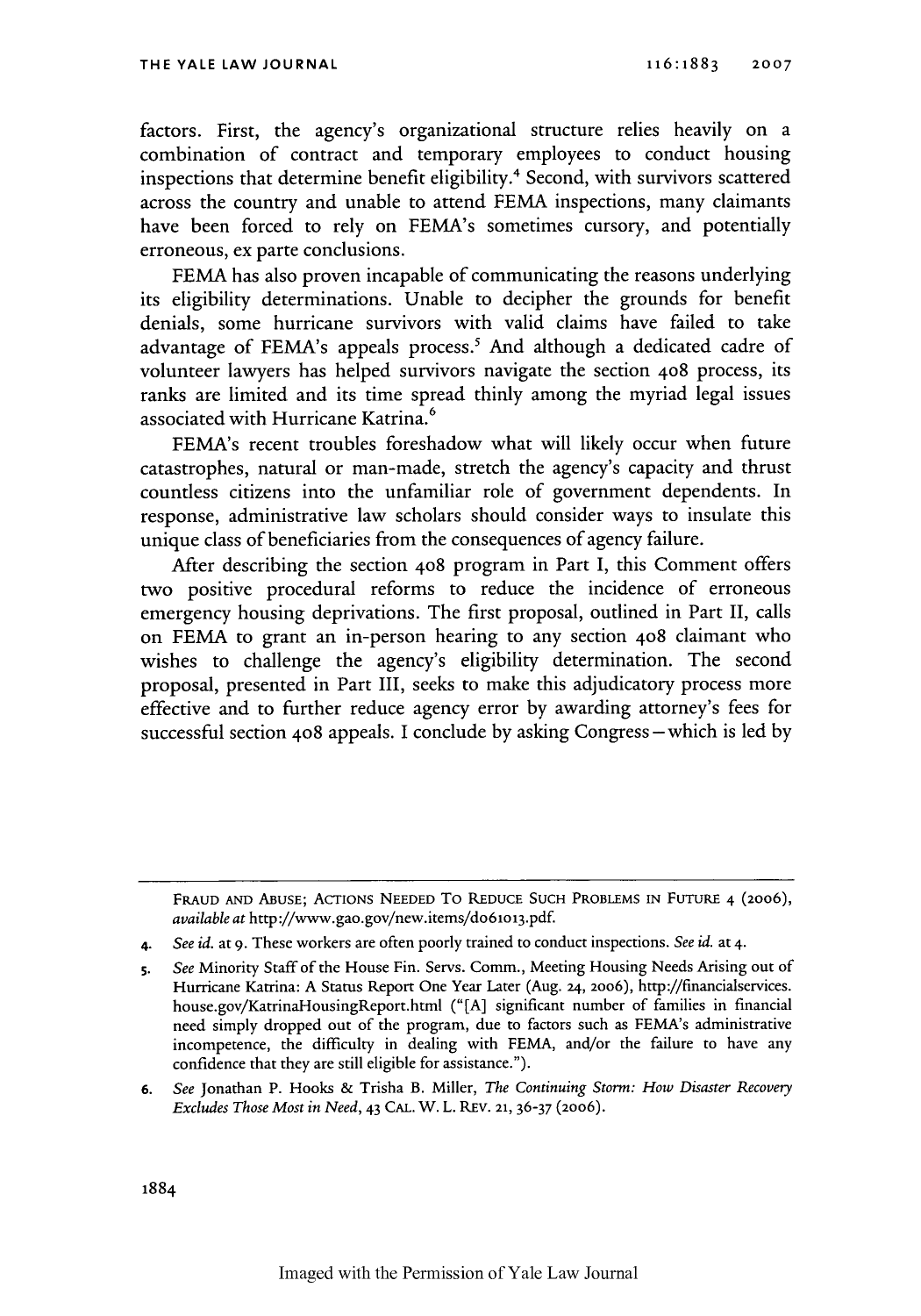some of section 408's fiercest critics<sup>7</sup> - to amend the Stafford Act to incorporate these procedural redesign proposals.

## **I. THE MECHANICS OF SECTION 408 HOUSING**

Shuffled from makeshift camps to hotels and motels and finally to mobile homes and subsidized apartments, Katrina survivors have endured a long road toward normalcy-one made more difficult by FEMA's inadequate administration of section 408. This Part briefly describes the standard process used to determine emergency housing eligibility and the problems FEMA experienced in meeting its statutory mandate after Katrina.

To qualify for section 4o8 assistance, an applicant must: **(i)** have incurred uninsured (or underinsured) damage in a federally declared disaster area; (2) be a citizen or legal resident of the United States; **(3)** have resided in the damaged home at the time of the disaster; and, most critically, (4) be unable to access or live in the home because of disaster damage.<sup>8</sup> Once an applicant contacts FEMA for assistance, the agency arranges for one of its contract or temporary employees (who often operate out of FEMA's Disaster Recovery Centers) to meet with the survivor at her home and to perform an inspection to determine the extent of damage.<sup>9</sup> If, after inspection, an applicant is accepted into the program, she receives a check from FEMA covering the cost of either an apartment or a mobile home. The agency also requires a beneficiary periodically to recertify her "continuing need"<sup>10</sup>-presumably an antifraud mechanism designed to ensure that disbursed funds are not being used for nonhousing expenditures. If rejected, an applicant must be told the grounds for the denial and can appeal the decision by writing a letter to the agency stating why she thinks the decision is incorrect." FEMA then reconsiders the application before making a final determination.

**9.** *See* **U.S.** GOV'T ACCOUNTABIITY **OFFICE,** *supra* note 3, at **lo-i** .

*<sup>7.</sup> See, e.g.,* Letter from Rep. Barney Frank et al. to Michael Chertoff, Sec'y of the Dep't of Homeland Sec. (Feb. 3, 20o6), *available at* http://financialservices.house.gov/pro2o32o6.html (protesting the inadequate administration of section 4o8).

**<sup>8.</sup>** *See* Federal Assistance to Individuals and Households, 44 C.F.R. **S** 2o6.11o (2006); U.S. GOV'T ACCOUNTABILITY **OFFICE,** *supra* note 3, at 57.

**<sup>1</sup>o.** *Id.* at **65.**

**<sup>11.</sup>** *See* FEMA, **HELP** AFTER **A DISASTER: AN** APPLICANT'S GUIDE TO **THE INDIVIDUALS &** HOUSEHOLDS PROGRAM **10-11 (2005),** *available at* http://www.fema.gov/pdf/assistance/ process/help-after disaster-english.pdf; cf. 42 U.S.C. **§** 5189a(c) **(2000)** (authorizing the executive to "issue rules which provide for the fair and impartial consideration of appeals").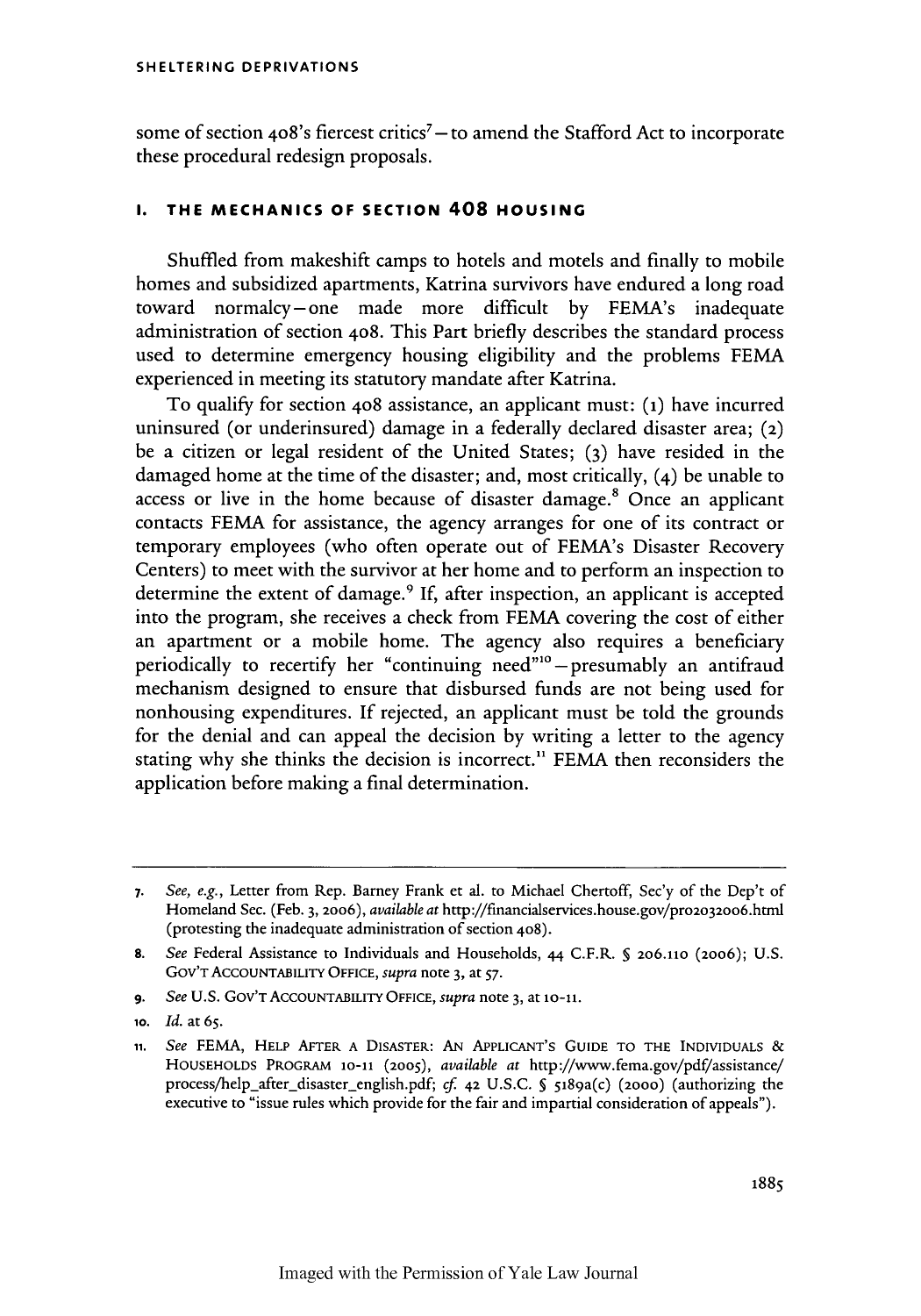In the case of Hurricane Katrina, the application process was beset with severe confusion and repeated accusations of erroneous housing denials.<sup>12</sup> FEMA was twice haled into federal court for failing to provide adequate notice of the grounds for its housing determinations.<sup>13</sup> The agency also had considerable difficulty adjusting to the human displacement caused by the disaster.<sup>14</sup> Specifically, because Katrina scattered victims across the country, many applicants were unable to return to their homes to accompany FEMA employees during the inspection process.<sup>15</sup> Without the applicant or her designated agent present, FEMA could only inspect the exterior of the house, thus remaining ignorant of any interior damage.<sup>16</sup> While it is impossible to determine the precise rate of agency error, one report tracing FEMA's section **408** stewardship documented a **50%** error rate in a sample of approximately 12,000 housing denials. $^{17}$ 

Anecdotal evidence from section 408 claimants paints an equally sobering picture. Some survivors have complained that FEMA has cancelled scheduled inspections, adding to the time applicants must wait to transition into stable housing.<sup>18</sup> Others have noted FEMA's curious, but seemingly widespread, pattern of denying housing damage in areas that the agency's own geospatial mapping showed to be entirely uninhabitable.<sup>19</sup>

Charitably put, FEMA has been underperforming. The agency's post-Katrina record demonstrates a troubling gap between its actual administration of section 4o8 and its duty to distribute housing benefits fairly to those in need

**<sup>12.</sup>** To manage the unexpected demands placed on it by Hurricane Katrina, the agency first relied on local governments and private organizations to provide stopgap housing and later reimbursed them for doing so. This intermediate step was funded by section **403** of the Stafford Act, see **42** U.S.C. **§** 517ob, and allowed survivors to obtain federally funded shelter without first having to establish their eligibility under section 408, *see* U.S. GOV'T AccouNTABaITY **OFFICE,** *supra* note 3, at **26-27** (noting that delays were avoided by resorting to section 403).

**<sup>13.</sup>** *See* Ass'n of Cmty. Orgs. for Reform Now (ACORN) v. FEMA, 463 F. Supp. **2d 26** (D.D.C. 2006); McWaters v. FEMA, 436 F. Supp. **2d 802** (E.D. La. 20o6).

**<sup>14.</sup>** *See* Hooks & Miller, *supra* note 6 (chronicling anecdotal evidence from disaster survivors).

**<sup>15.</sup>** To complete a breathtaking **1.9** million inspections for Hurricanes Katrina and Rita, the agency relied on alternative forms of damage verification, including geospatial mapping and satellite images, to estimate the amount of flooding in particular areas of Louisiana and Mississippi. *See* U.S. GOV'T ACCOUNTABILITY OFFICE, *supra* note 3, at **19 & n.21.**

**<sup>16.</sup>** *See id.* at **24** tbl.4.

**<sup>17.</sup>** *See* Hurricane Katrina Project, Appleseed, Houston City Report **26** (20o6), http://www.appleseeds.net/servlet/GetArticleFile?articleFileld=239.

<sup>18.</sup> *See* Hooks & Miller, *supra* note 6, at 68-69.

**ig.** *See id.* at 67; Hurricane Katrina Project, *supra* note **17,** at **26.**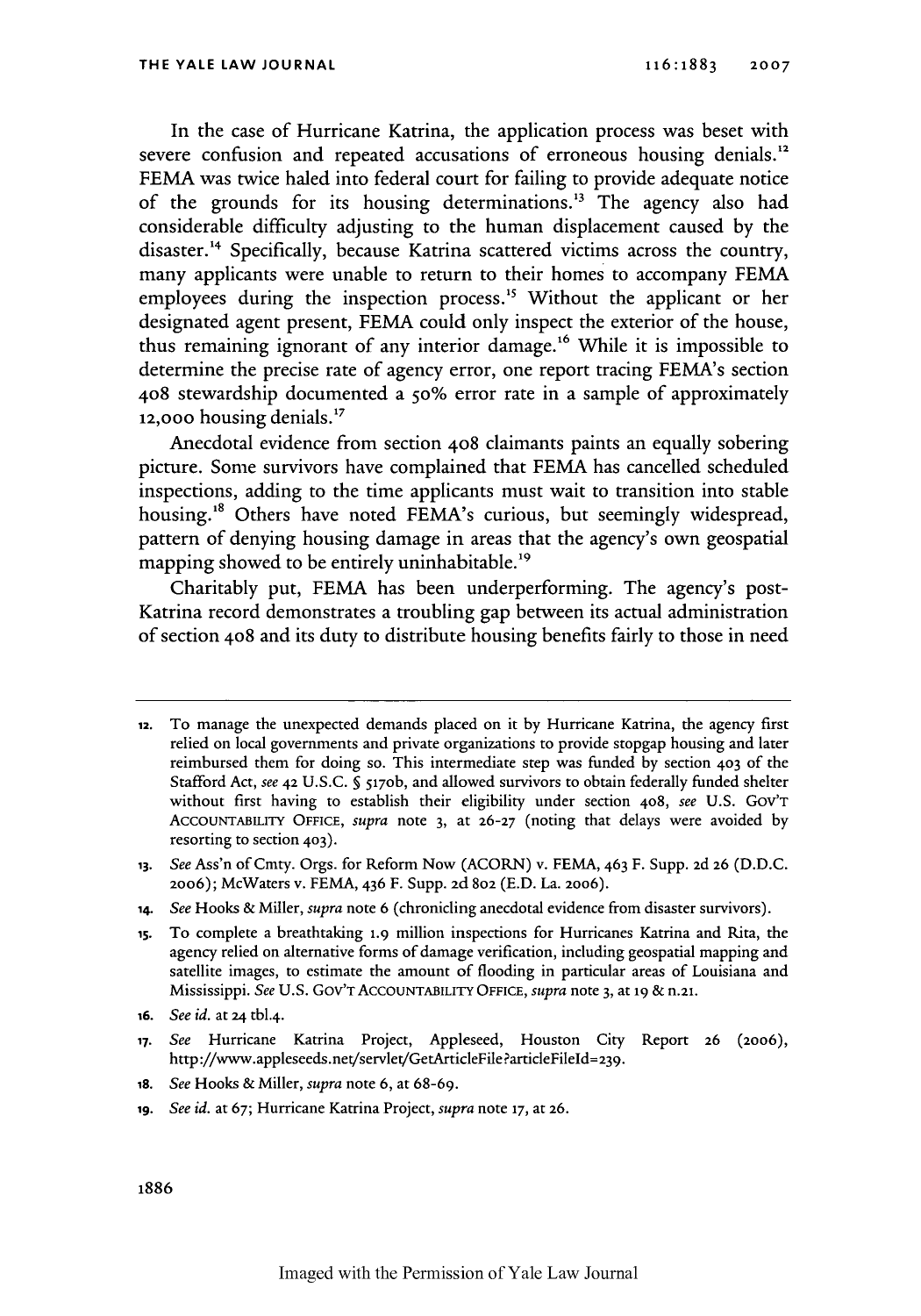**SHELTERING DEPRIVATIONS**

after a catastrophic event. Although Congress has unveiled a series of structural reforms to reorganize the agency,<sup>20</sup> the existing policy agenda sweeps too broadly (and at great cost) while neglecting the implementation failures described above. Instead of reflexively opting for far-reaching agency reorganization, policymakers should consider a few carefully crafted and minimally invasive procedural reforms that may reduce erroneous housing deprivations more quickly and efficiently.

## **II. DISPLACEMENT, DEMOGRAPHICS, AND DIGNITY: THE CASE FOR DEPRIVATION HEARINGS**

From initial application to final appeal, the existing section 408 procedures provide few safeguards to prevent agency error. This Part focuses on redesigning the administrative appeals process to reduce the incidence of erroneous housing deprivations. Specifically, the Stafford Act should be amended to provide section **408** claimants the right to an in-person hearing to contest their eligibility status. Such deprivation hearings need not incorporate a full bundle of trial-type procedural rights.<sup>21</sup> The hearings should, however, provide the right to present evidence, including oral testimony, in front of an impartial administrative judge who will make a final-and judicially unreviewable<sup>22</sup> $-$  determination on the basis of the evidence presented. Additionally, the hearings should be conducted at a time and place reasonably convenient for the claimant.<sup>23</sup>

Three considerations-each evident in the aftermath of Katrina but not necessarily unique to it-would support an enhanced appeals regime that includes deprivation hearings. First, the physical displacement that attends events causing mass devastation puts survivors at a distinct disadvantage in rebutting FEMA's initial damage assessment. Under the current process, displaced survivors have trouble marshaling physical evidence of disaster

22. Given the program's eighteen-month duration, adding judicial review would undermine prompt claim resolution.

**<sup>2</sup>o.** *See generally* **KEITH BEA ET AL., CONG.** RESEARCH SERV., FEDERAL EMERGENCY MANAGEMENT POLICY CHANGES AFTER HURRICANE KATRINA: **A** SUMMARY OF STATUTORY PROVISIONS (2oo6), *available at* http://www.fas.org/sgp/crs/homesec/RL33729.pdf (discussing congressional reform measures).

**<sup>21.</sup>** Indeed, I am mindful of the diminishing marginal utility of additional procedures.

**<sup>23.</sup>** To be clear, I base my arguments on what would make the best policy, not on what might be the constitutional minimum under prevailing procedural due process doctrine. *See, e.g.,* Mathews v. Eldridge, 424 U.S. **319 (1976).** This approach undoubtedly strikes a balance that is more favorable to the claimant.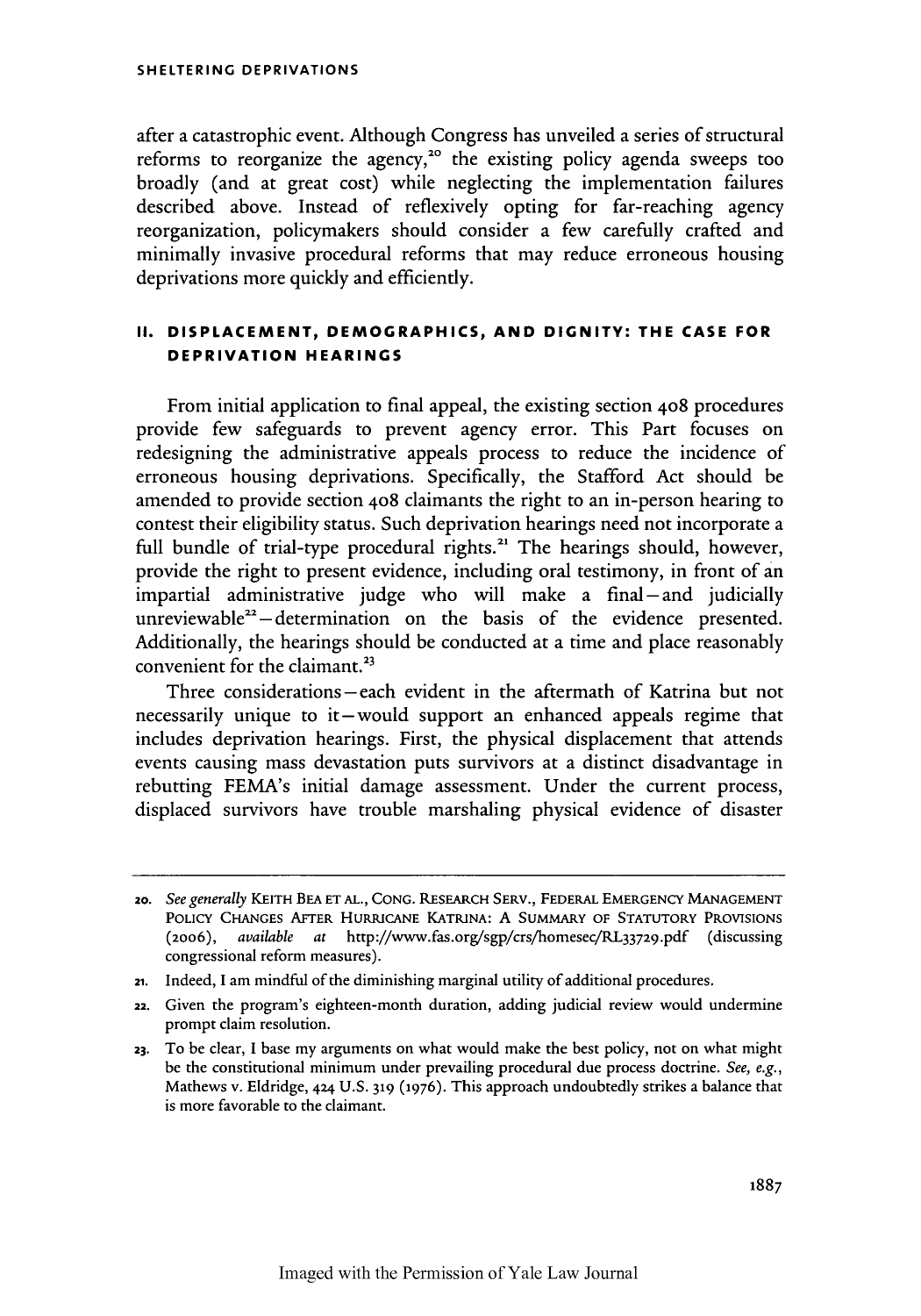damage to demonstrate their section **408** eligibility. A deprivation hearing with the possibility of oral testimony would alleviate this evidentiary deficit, animating an appeal in ways that a sterile letter might not<sup>24</sup> and potentially providing critical damage details unknown to **FEMA.2 <sup>s</sup>**

Second, compared to previous disaster victims, Katrina survivors are disproportionately low-income and elderly<sup>26</sup>  $-$  a function, to be sure, of the Gulf Coast's particular demographics, but also a reflection of those most at risk in major urban disasters. Without deprivation hearings, these survivors have been unable to present their section 408 claims in the strongest light. This is not to say, of course, that FEMA should always fashion its procedures to give claimants the best chance of winning. This consideration merely suggests that the current process, applied to certain high-risk demographic groups, is ill suited for proper claim resolution.<sup>27</sup>

Finally, there is a distinct dignity interest that should not be ignored.<sup>28</sup> The immense stress placed on survivors as a consequence of unpredictable, and sometimes erratic, agency behavior cuts in favor of providing deprivation hearings before the government closes the door to what may be its most fundamental post-disaster benefit. Though dignity concerns have long been regarded as unprincipled or immeasurable,<sup>29</sup> disaster situations should push

**<sup>24.</sup>** *Cf* Jerry L. Mashaw, *The Supreme Court's Due Process Calculusfor Administrative Adjudication in* Mathews v. Eldridge: *Three Factors in Search of a Theory of Value,* 44 U. CHI. L. REV. 28, 43 **(1976)** ("[A] face-to-face encounter with the claimant has a substantial positive correlation with acceptance of the claim.").

**<sup>25.</sup>** Such a hearing would be particularly important if FEMA had conducted the inspection without the applicant or her designated agent present. *See supra* note **16** and accompanying text.

**<sup>26.</sup>** *See, e.g.,* U.S. GOV'T ACCOUNTABILITY **OFFICE,** *supra* note 3, at **12;** Mark Henderson, *Katrina Hit the Old ofAll Races,* **TIMES** (London), Feb. **18, 2006,** at 33 ("The truly unique signature of Katrina is the selectivity for the oldest members of the population  $\dots$ ." (quoting John Mutter, deputy director of the Earth Institute)).

**<sup>27.</sup> Cf.** Goldberg v. Kelly, 397 U.S. 254, **269 (1970)** (noting, in the welfare context, that "[w]ritten submissions are an unrealistic option for most recipients, who lack the educational attainment necessary to write effectively and who cannot obtain professional assistance").

<sup>28.</sup> *See* **STEPHEN** G. BREYER **ET AL.,** ADMINISTRATIVE LAW **AND** REGULATORY POLICY: PROBLEMS, TEXT, **AND** CASES **675** (6th ed. 2006) (commenting that the objective of dignitary interests "is for the claimant to feel that her interests have been recognized and respected and that justice has been done").

**<sup>2</sup>g.** *See* Mashaw, *supra* note 24, at So ("The obvious difficulty with a dignitary theory of procedural due process lies in defining operational limits on the procedural claims it fosters."). *But see* Gray Panthers v. Schweiker, **652** F.2d 146, **162** (D.C. Cir. 198o) ("[Plerhaps [the] most important reason for generally insisting upon a hearing is that no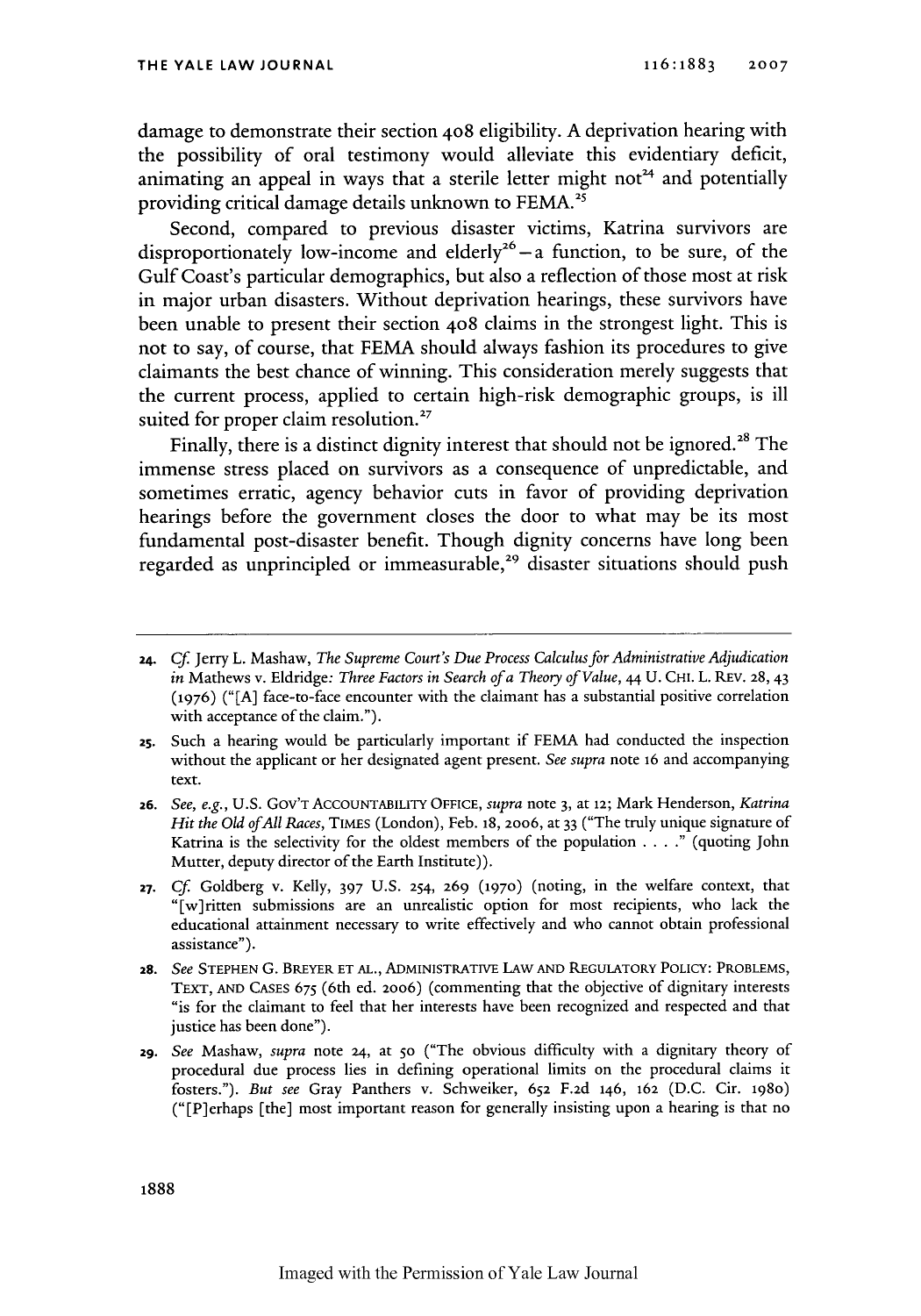#### **SHELTERING DEPRIVATIONS**

this soft variable to the forefront of procedural design. Indeed, maintaining the dignity of survivors stands at the core of FEMA's stated mission, which recognizes that the "emotional toll that disaster brings can sometimes be even more devastating than the financial strains of damage and loss of home, business, or personal property."30

Is FEMA capable of conducting deprivation hearings? History suggests as much, given that the agency successfully constructed an identical process for section **408** claimants before it quietly **-** and without comment **-** discarded the procedure in 2002.<sup>31</sup> FEMA is also capable of shouldering the additional cost of deprivation hearings, particularly because not all disaster victims will request a hearing $3^2$  and because the hearings themselves are unlikely to be timeintensive. Additionally, the eighteen-month duration of section 408 benefits will limit the opportunities to request a deprivation hearing, thereby reducing the total cost to FEMA. Thus, like the housing program itself, deprivation hearings will not be a permanent fixture in the federal budget.

Another familiar objection is that the fiscal burden of deprivation hearings, however limited, might reduce the overall pool of money available to disaster victims.33 Stated differently, might not deprivation hearings unwittingly deprive survivors of much-needed assistance? In the traditional welfare context, this argument carries considerable force. But disasters may be different. Unlike welfare budgets, emergency budgets (backed by "do what it takes" funding commitments) are highly flexible and not strictly capped,<sup>34</sup>

other procedure so effectively fosters a belief that one has been dealt with fairly, even if there remains a disagreement with the result.").

<sup>3</sup>o. FEMA, Coping with Disaster, http://www.fema.gov/rebuild/recover/cope.shtm (last visited Apr. **25, 2007).**

*<sup>31.</sup> See* Temporary Housing Assistance for Emergencies and Major Disasters Declared on or Before October 14, 2002, 44 C.F.R. **§** 2o6.1o1(m)(3)(ii)(E)(2) (20o6) (providing claimants with, among other things, "basic safeguards of due process, including cross-examination of the responsible official(s), access to the documents on which FEMA is relying, the right to counsel, the right to present evidence, and the right to a written decision").

**<sup>32.</sup>** *Cf.* David A. Super, *Are Rights Efficient? Challenging the Managerial Critique* of *Individual Rights,* 93 CAL. L. REV. **1051,** 1087-88 **(2005)** (discussing the food stamp program).

*<sup>33.</sup> Cf.* Wheeler v. Montgomery, 397 U.S. **280, 284 (1970)** (Burger, C.J., dissenting) ("[N]ew layers of procedural protection may become an intolerable drain on the very funds earmarked for food, clothing, and other living essentials.").

*<sup>34.</sup> See, e.g.,* Jonathan Weisman & Jim VandeHei, *Bush To Request More Aid Funding: Analysts Warn of Spending's Impact,* WASH. **POST,** Sept. **15,** 20o5, at Ai (noting the Bush Administration's belief that "the U.S. economy can safely absorb a sharp spike in spending and budget deficits" and its willingness "to spend whatever it takes to rebuild the region and help Katrina's victims get back on their feet").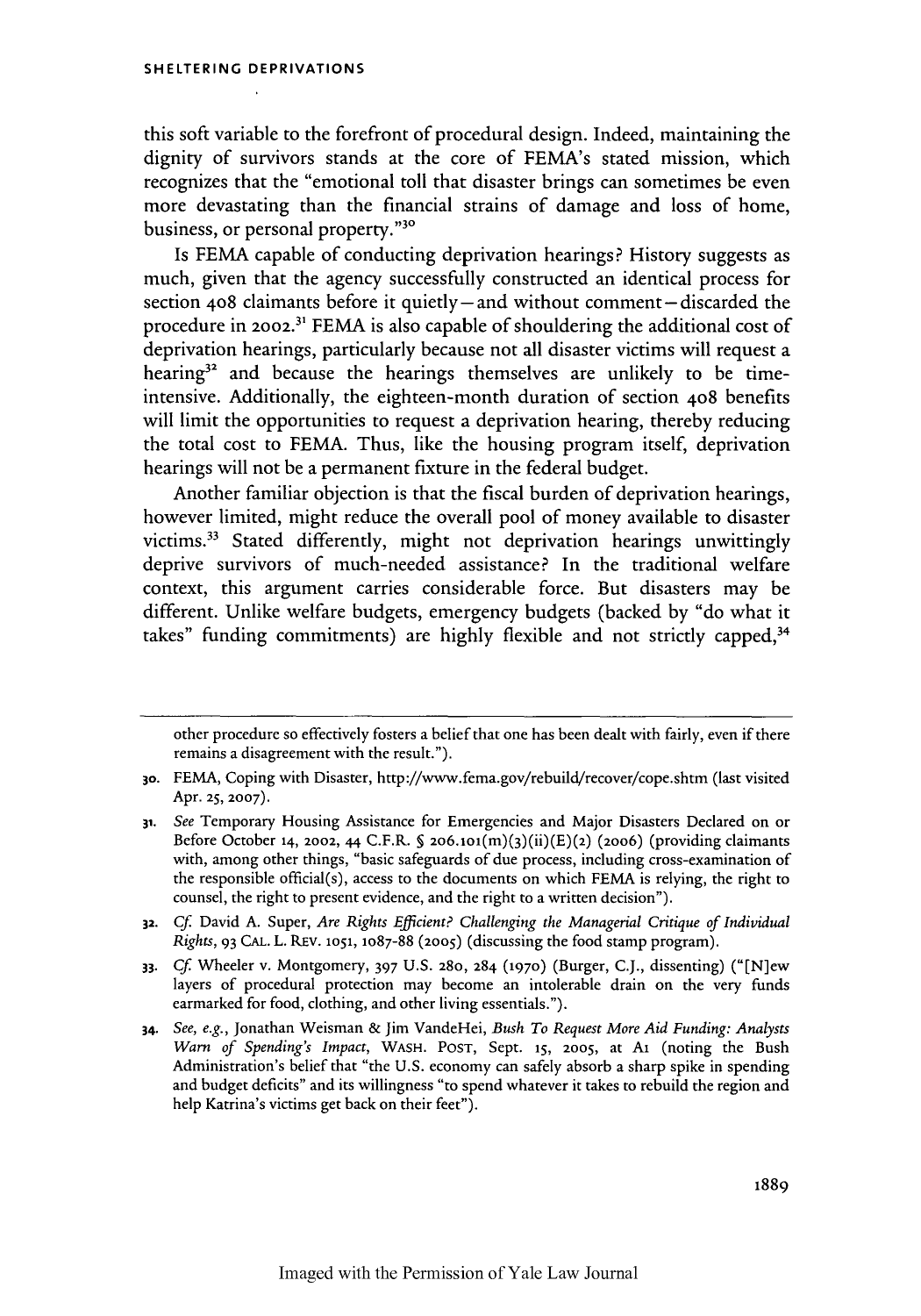making concerns about budgetary tradeoffs less worrisome than they otherwise would be.

## **III. DISASTER REPRESENTATION AND COST INTERNALIZATION: THE CASE FOR ATTORNEY'S FEES**

By itself, the addition of deprivation hearings likely will not do enough to avoid erroneous section 408 denials.<sup>35</sup> To make such hearings more effective and to respond to a severe but underappreciated structural deficiency, this Part proposes the awarding of attorney's fees to successful section 4o8 appellants. A fee-shifting provision would specifically address two kinds of problems -one grounded in the post-disaster realities of available legal assistance, and one stemming from concerns about agency decision-making.

Data gathered by the Government Accountability Office reveal a sharp decline in the rate of post-Katrina section 4o8 appeals (9%) as compared to appeal rates from previous disasters **(23%).36** The most plausible explanation for this troubling decline is a shortage of legal assistance to shepherd claimants through the appeals process.<sup>37</sup> Unlike in other markets for legal representation that develop and adapt over time, disasters of Katrina's scope immediately increase demand for already scarce legal services.<sup>38</sup> Providing attorney's fees would mitigate this problem, incentivizing entry into the thinly stretched legal assistance market and enhancing the informed vindication of rights.

Three concrete benefits would flow from compensating attorneys for successful representation: **(1)** the *quantity* of appeals would increase as the market for legal representation expanded; (2) the *quality* of appeals would increase as attorneys, in the hopes of a fee award, would rationally sort

**<sup>35.</sup>** *See, e.g.,* BREYER **ET** AL., *supra* note 28, at 672; Super, *supra* note **32,** at io86 ("[T]he mere possibility of a fair hearing is unlikely to influence an eligibility worker that otherwise would have disregarded the program's rules.").

<sup>36.</sup> U.S. GOV'T AccouNTABuITY OFFICE, *supra* note 3, at **18** tbl.3 (noting the decline from the **2003** hurricanes to Hurricanes Katrina and Rita in the percentage of applicants appealing assistance decisions).

**<sup>37.</sup>** *See, e.g.,* Hooks & Miller, *supra* note 6, at 36-37; *see also* BREYER **ETAL.,** *supra* note **28,** at 673 ("The main factors [for low appeal rates] seem to be availability of legal representation and socioeconomic background.").

**<sup>38.</sup>** *See* Super, *supra* note **32,** at 1093-94 (noting limitations in access to legal representation for public benefits claims); *see also* Hooks & Miller, *supra* note 6, at 36-37 (remarking that after Katrina, "many remaining attorneys, hurricane survivors themselves, had lost their offices and were unable to provide... services alone").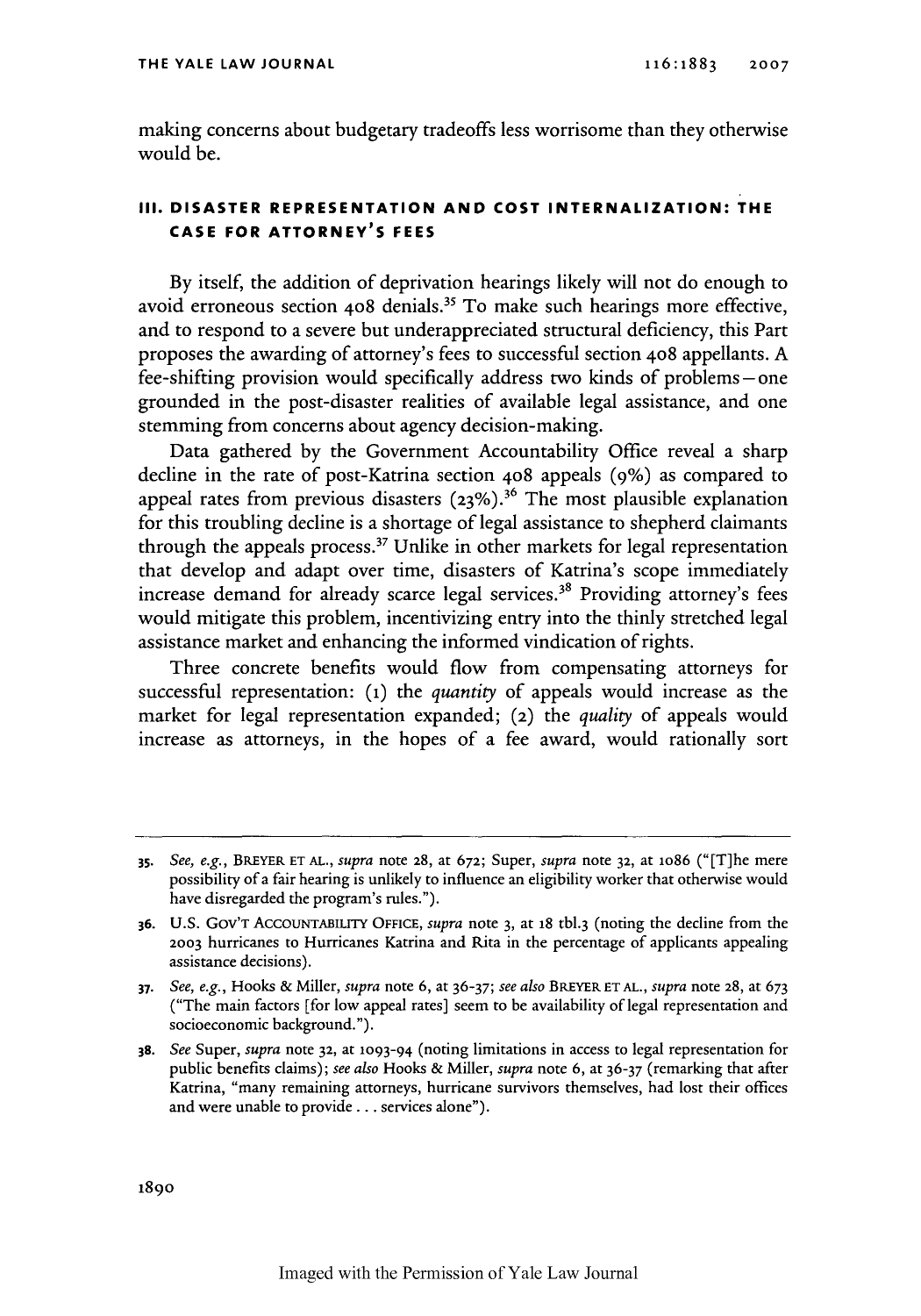#### **SHELTERING DEPRIVATIONS**

meritorious cases from less promising ones;<sup>39</sup> and (3) attorneys would be encouraged to perform an investigatory role-uncovering factual evidence, such as proof of property damage, insurance coverage, and occupancy, that would be too financially onerous to seek out without the promise of fees. Indeed, in the context of a section **408** appeal, such evidence has been critical in correcting FEMA's mistakes.<sup>40</sup>

A fee provision would also improve the accuracy of agency decisions. An additional cost that attached only as a result of successful appeals would incentivize the agency to reduce its errors ex ante, rather than rely on the administrative appeals process to catch its mistakes ex post.<sup>41</sup> Under the current system, FEMA externalizes the cost of erroneous denials; the survivors bear the burden of the agency's mistakes. 42 The addition of fee shifting would force the agency to internalize the cost of error. Consequently, the threat of fees would sharpen the agency's approach to housing decisions, encouraging it to move quickly to grant or deny benefits in clear cases and to focus more intently on the close cases likely to generate appeals. <sup>43</sup>

Might these altered incentives encourage FEMA to err in favor of the survivor to avoid incurring the expense of an appeal and fee award? Perhaps. In fact, this may be an unavoidable consequence of my proposal. But compared to the individual survivor, FEMA (and society as a whole) is better suited to absorb the cost of an erroneous determination. A measure of caution, even if suboptimal in terms of efficiency, might in fact be a normatively preferable result – particularly if one credits the view implicit in my argument that in times of disaster, society should act as an insurer against the costs of agency error.<sup>44</sup>

**<sup>39.</sup>** This sorting effect would be weakened if attorneys bundled claims indiscriminately in the hopes of winning the maximum number of appeals.

**<sup>40.</sup>** *See* Hooks & Miller, *supra* note 6, at **52;** *cf.* Hurricane Katrina Project, *supra* note **17,** at 26 (suggesting the importance of having on-the-ground evidence of agency error).

<sup>41.</sup> *See, e.g.,* Super, *supra* note **32,** at **1094** (commenting that attorney's fees can "deter[] some unlawful behavior" in the administration of public benefits programs).

**<sup>42.</sup>** *See, e.g.,* Erika Geetter, Comment, *Attorney's Fees for 5* 1983 *Claims in Fair Hearings: Rethinking Current Jurisprudence, 55* U. CHI. L. REv. 1267, 1290 (1988) ("[A]gencies have no financial incentive to reduce the rate of error since no penalty is imposed for losing when a decision is challenged.").

<sup>43.</sup> *Cf* **BREYER ET AL.,** *supra* note 28, at 68o (noting that adjusting agency incentives "may do more to cure administrative errors and promote consistency than an array of formal hearing rights").

<sup>44.</sup> This conception of disaster exceptionalism reflects longstanding notions of enhanced government duty after catastrophes. *See, e.g.,* Lawrence M. Friedman & Joseph Thompson, *Total Disaster and Total Justice: Responses to Man-Made Tragedy, 53* DEPAUL L. REV. **<sup>251</sup>**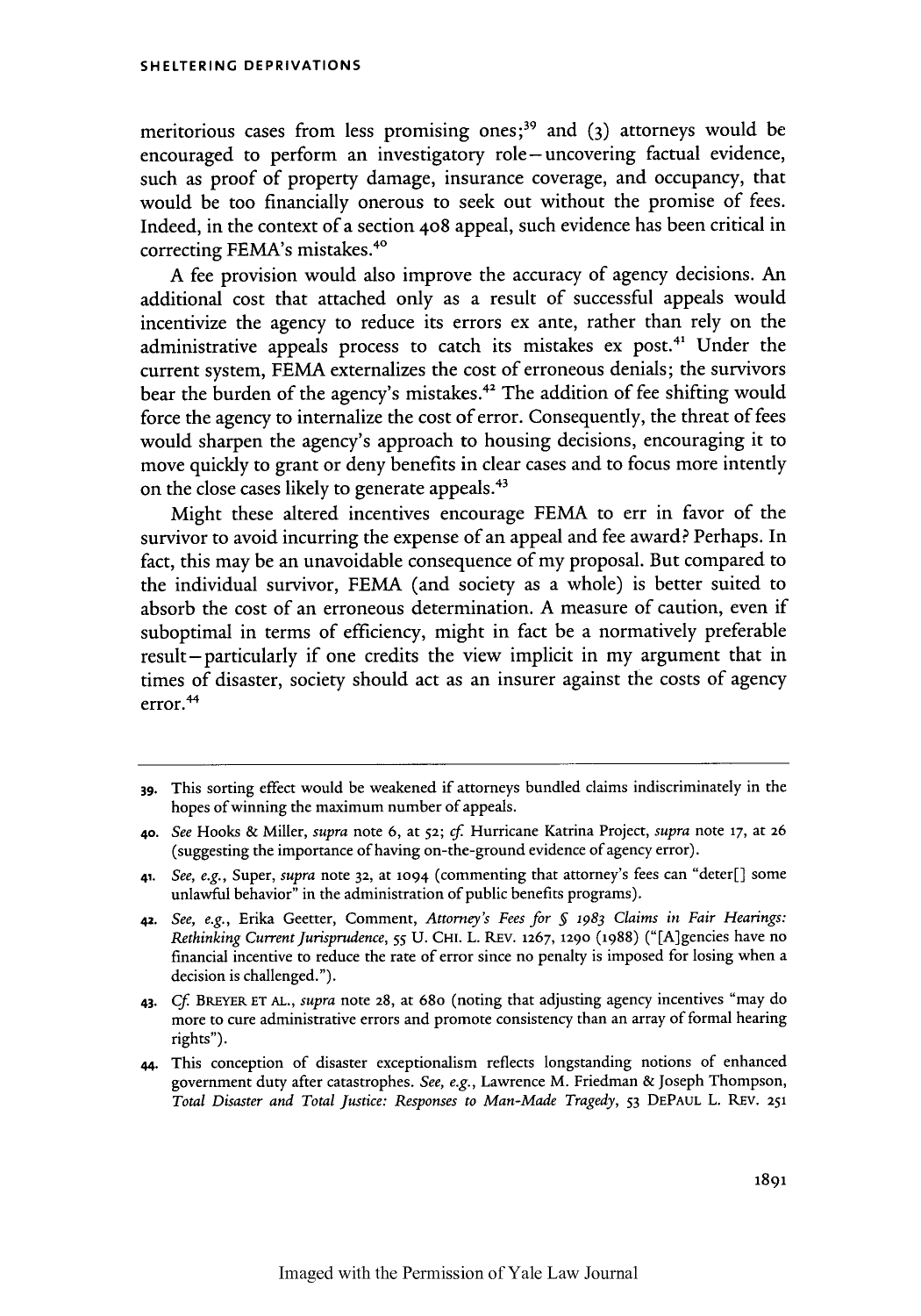To prevent this fee provision from blossoming into an unwieldy expense, but to preserve its deterrent and representation-enhancing effect, all fees should be crafted as flat, fixed payouts. Under this approach, FEMA would retain a degree of control over the total impact of fee outlays on its budget; the number of erroneous decisions would necessarily determine the amount it would be forced to pay in attorney compensation. Indeed, this degree of control is critical to maintain the deterrent impact of the award-if FEMA wishes to pay less, it must be more careful in its eligibility decisions.<sup>45</sup> At the same time, because many section **408** claims are relatively simple and can be handled concurrently, capping the fee (even at below-market rates) should not dissuade attorneys from bundling individual cases to boost their compensation *.46* Thus, fees need not be large or unpredictable to produce their intended effect.

### **CONCLUSION**

For many survivors, the section 408 housing program represents a transitional benefit, marking the boundary between continued insecurity and personal stability following a disaster. FEMA's ineffective administration of the program demands close attention and substantive change. This Comment has offered two minimally invasive reforms to the section 408 program that can safeguard the interests of survivors while improving agency performance. Given the myriad difficulties FEMA has faced, the ideas presented here by no means represent the only options worthy of consideration. But by focusing on procedural design, my proposal offers a remedy that addresses issues of

**<sup>(2003);</sup>** Michele L. Landis, *Fate, Responsibility, and "Natural" Disaster Relief. Narrating the American Welfare State,* 33 LAw **&** Soc'Y REV. **257 (1999).**

<sup>45.</sup> In the environmental law context, some commentators have suggested that asymmetric attorney's fee awards in federal litigation can lead to inefficient agency expenditures due to protracted litigation. *See, e.g.,* Chad Settle et al., *Citizen Suits, in* THE LAW **AND ECONOMICS** OF THE ENVIRONMENT **217,** 245 (Anthony Heyes ed., **2001);** *see also* Rosemary O'Leary, *The Impact of Federal Court Decisions on the Policies and Administration of the U.S. Environmental Protection Agency,* 41 ADMIN. L. REV. 549, **562** (1989) (noting that the EPA spent **150** staff work-years contesting a claim that was projected to prevent one cancer death every thirteen years).

**<sup>46.</sup> I** hasten to caution that setting this fee too low will likely drain the proposal of its usefulness, both in terms of adequately stimulating the legal assistance market and in terms of generating quality representation for victims. *Cf* Robert **R** Rigg, *The Constitution, Compensation, and Competence: A Case Study,* **27 AM. J.** CRIM. L. **1,** 24 **(1999)** ("[E]xperience leads one to conclude that the quality of the representation a client receives is inexorably intertwined with the level of compensation the lawyer receives.").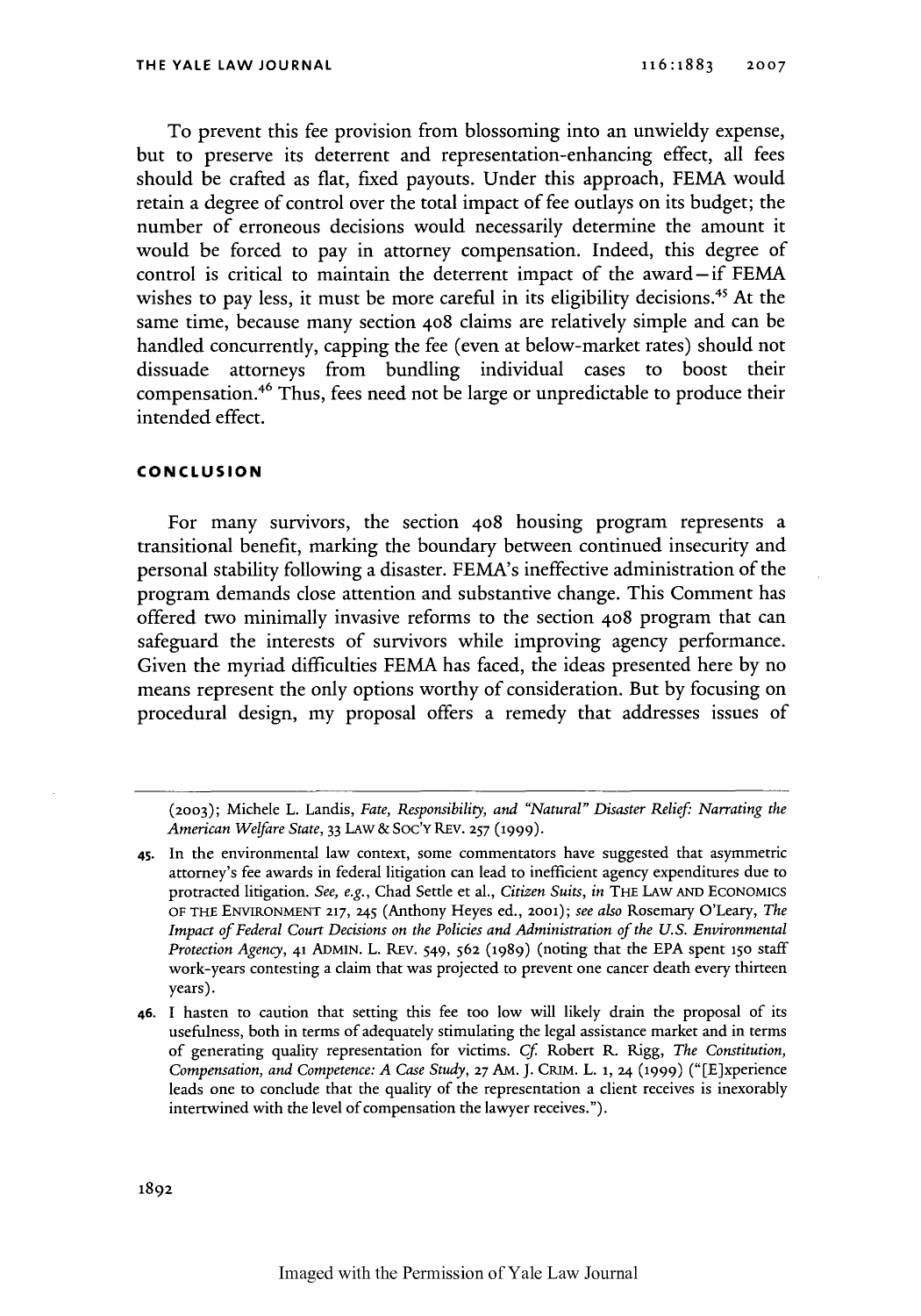practical implementation often lost in larger structural debates. 47 It thus rejects both the unacceptable status quo and the equally unattractive (but oftmentioned) option of dismantling the agency.<sup>48</sup> The result is an approach that strives to ensure that future survivors will not have to endure "Hurricane FEMA<sup>"49</sup>: the administrative disaster that, so far, has characterized the agency's emergency housing stewardship.

DAMIAN WILLIAMS

*<sup>47.</sup> See* BREYER **ET** AL., *supra* note 28, at **681 ("** [T] here do not appear to be large political rewards from improving administration.").

**<sup>48.</sup>** *See, e.g.,* COMM. ON HOMELAND SEC. & GOVERNMENTAL AFFAIRS, HURRICANE KATRINA: A NATION STILL UNPREPARED, S. REP. No. **109-322,** at **607** (2006) (proposing "to abolish FEMA and build a stronger, more capable structure within [the Department of Homeland Security]").

<sup>49-</sup> Peter Whoriskey, *"We Called It Hurricane FEMA": Trailer Park Was Hastily Emptied,* WASH. POST, Mar. 12, **2007,** at At.